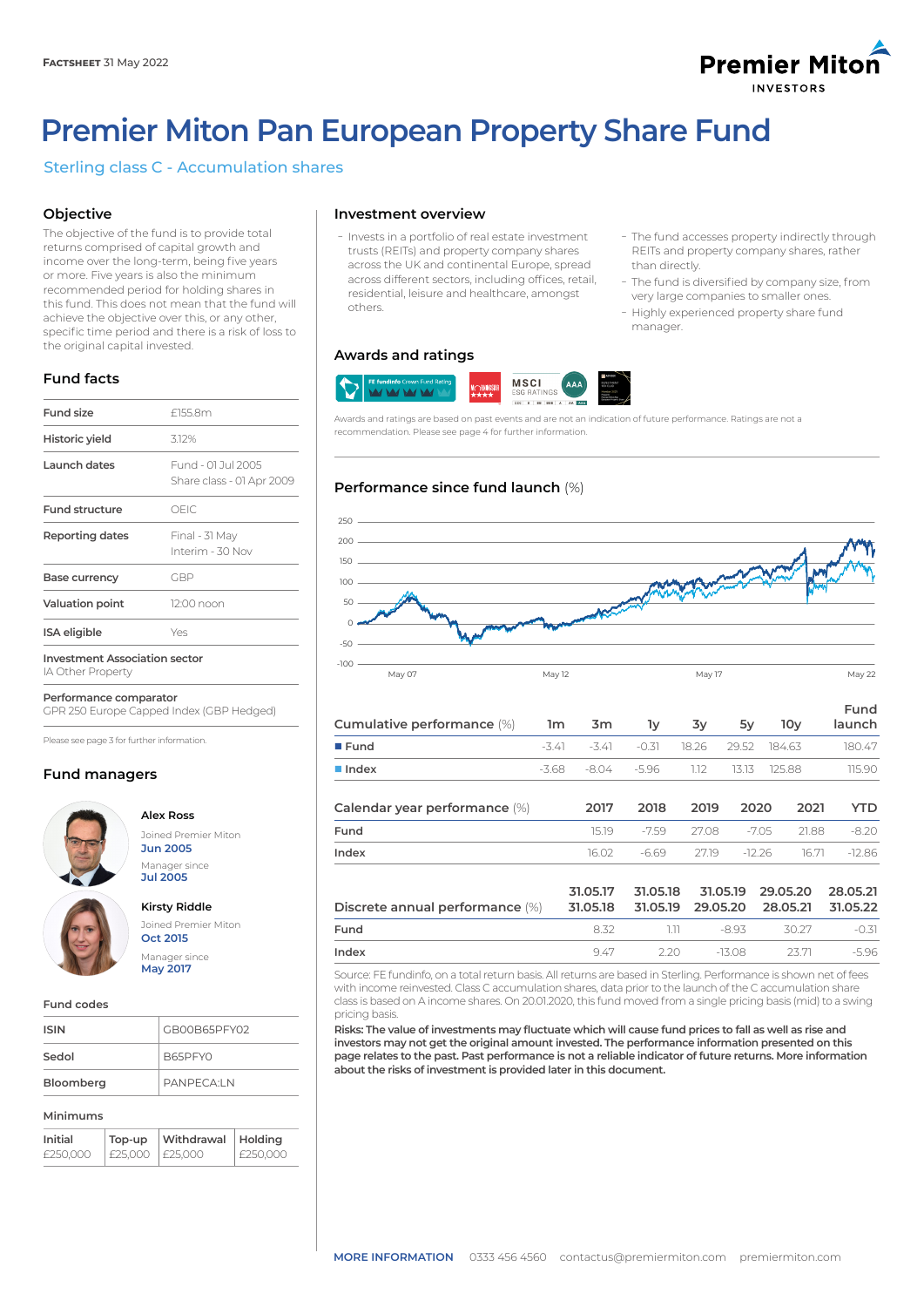# **Portfolio breakdown**





| Vonovia SF            | 8.6 |
|-----------------------|-----|
| Segro                 | 6.9 |
| Land Securities Group | 3.5 |
| <b>LEG Immobilien</b> | 3.4 |
| Secure Income REIT    | 3.0 |
| Merlin Properties     | 29  |
| Unite Group           | 2.8 |
| Arima Real Estate     | 27  |
| Gecina                | 2.6 |
| British Land          | フろ  |
|                       |     |





| I UK                   | 36.2   |
|------------------------|--------|
| Germany                | 20.0   |
| $\blacksquare$ France  | 10.1   |
| ■ Sweden               | 6.6    |
| Cash & equivalent      | 6.3    |
| ■ Spain                | 6.0    |
| ■ Belgium              | 3.6    |
| Netherlands            | 3.5    |
| $\blacksquare$ Finland | 2.6    |
| $\blacksquare$ CEE     | 1.9    |
| $\blacksquare$ Italy   | 1.7    |
| Norway                 | 0.7    |
| ■ Switzerland          | 0.6    |
| ■ Austria              | 0.5    |
| ∎ Ireland              | 0.2    |
| Other (incl FX fwds)   | $-0.4$ |

# **Charges**

| Ongoing charges figure (OCF) | 0.88% |
|------------------------------|-------|
| as at 31.05.2021             |       |

The OCF is based on the last year's expenses and may vary from year to year. It excludes the costs of buying or selling assets for the fund (unless these assets are [shares of](https://corporate-premiermiton.huguenots.co.uk///srp///documents-id///cc3181fa-6363-43b1-9473-69468f7d177b///Totalcostsandcharges.pdf)  another fund). The OCF includes the annual management charge. Transaction charges will also apply. Please refer to the total costs & [charges document](https://corporate-premiermiton.huguenots.co.uk///srp///documents-id///cc3181fa-6363-43b1-9473-69468f7d177b///Totalcostsandcharges.pdf) for more information.

| Initial charge |  |  |
|----------------|--|--|
|                |  |  |

# **Charges are taken from capital**

As the objective of the fund is to treat the generation of income as either an equal or higher priority than capital growth, the fund's charges will be taken from capital instead of income. This may result in higher levels of income payments but could result in capital erosion or constrain capital growth.

# **Income**

**Initial charge** 0.00%

| Historic yield                                | 312% |
|-----------------------------------------------|------|
| The historic yield reflects the distributions |      |
| declared over the past twelve months as a     |      |
| percentage of the share prices of the funds.  |      |
| The yield is not guaranteed and will          |      |
| fluctuate.                                    |      |

| Payment frequency | Biannually     |
|-------------------|----------------|
| Payment dates     | 30 Sep, 31 Jan |
| Ex dividend dates | 1 Jun. 1 Dec   |

### **Income distribution** (pence per share)

Total income distributions in each of the fund's last 5 financial years.



**can go down and up and is not guaranteed**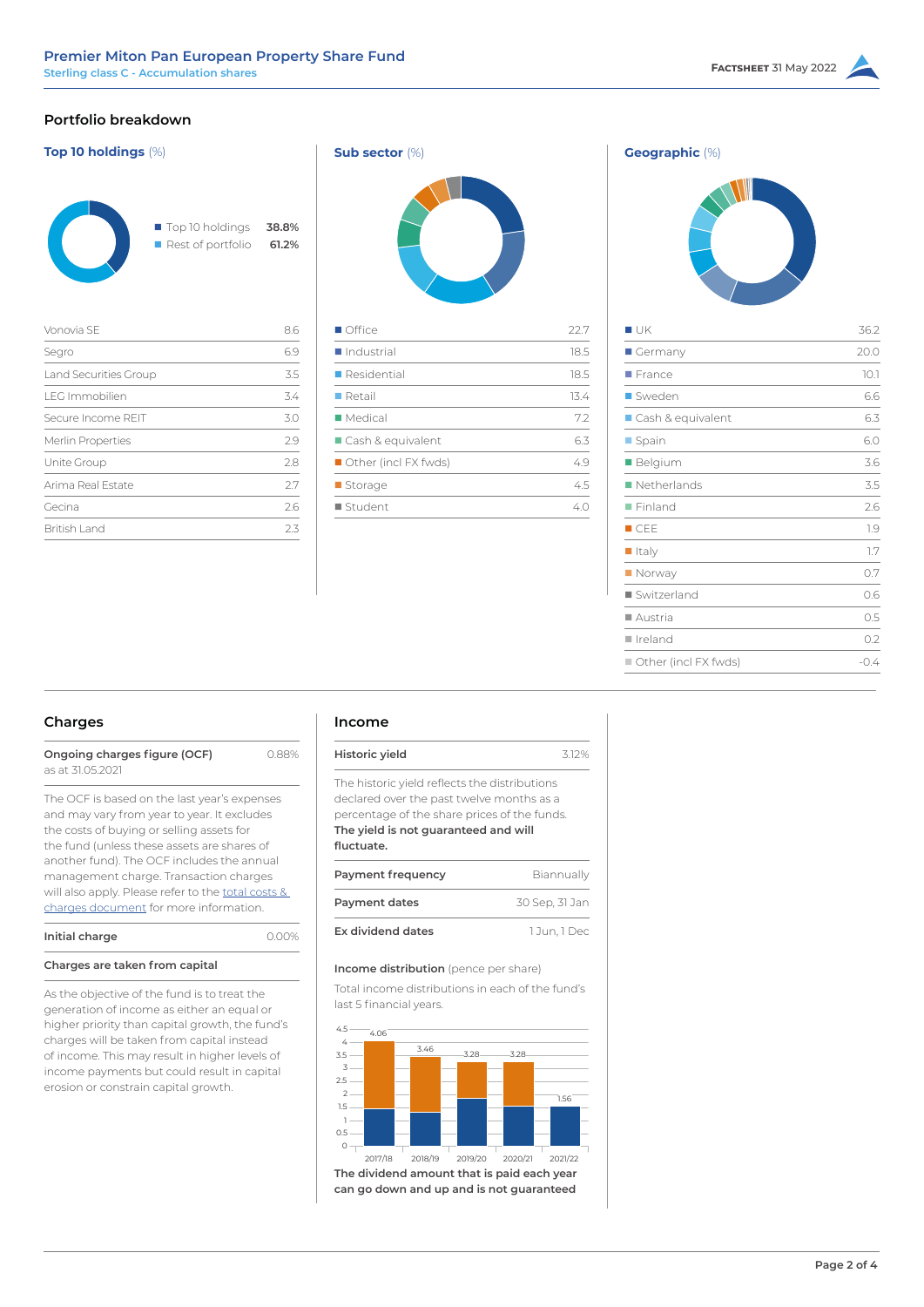| Performance<br>comparator | As the fund invests in real estate investment<br>trusts in Europe, we believe the GPR 250<br>Europe Capped Index (GBP Hedged) is a                                                                                                                                                                                                                                                                                                                                                                                                                                                                                                                                                                                                                                                   | meaningful benchmark to help investors<br>assess the performance of the fund.                                                                                                                                                                                                                                                                                                                                                                                                                                                                                                                                                                                                                                                                                                                                                                          |                                                                                                                                                                                                                                                                                                                                                                                                                                                                                                                                                                                                                                                                                                                                                             |
|---------------------------|--------------------------------------------------------------------------------------------------------------------------------------------------------------------------------------------------------------------------------------------------------------------------------------------------------------------------------------------------------------------------------------------------------------------------------------------------------------------------------------------------------------------------------------------------------------------------------------------------------------------------------------------------------------------------------------------------------------------------------------------------------------------------------------|--------------------------------------------------------------------------------------------------------------------------------------------------------------------------------------------------------------------------------------------------------------------------------------------------------------------------------------------------------------------------------------------------------------------------------------------------------------------------------------------------------------------------------------------------------------------------------------------------------------------------------------------------------------------------------------------------------------------------------------------------------------------------------------------------------------------------------------------------------|-------------------------------------------------------------------------------------------------------------------------------------------------------------------------------------------------------------------------------------------------------------------------------------------------------------------------------------------------------------------------------------------------------------------------------------------------------------------------------------------------------------------------------------------------------------------------------------------------------------------------------------------------------------------------------------------------------------------------------------------------------------|
| <b>General risks</b>      | Reference to any stock or fund is not a<br>recommendation for investment purposes.<br>All types of investment carry a degree of risk.<br>It is possible you could lose some, or all, of<br>the money you invest. The level of risk varies<br>depending on the type of investment.<br>Typically, you are less likely to lose money<br>over the long term from an investment that<br>is considered low risk, although potential<br>returns may also be lower. Investments<br>considered higher risk typically offer greater<br>opportunities for better long-term returns,                                                                                                                                                                                                             | though the risk of losing money is also likely<br>to be higher.<br>When you invest, it is important that you<br>understand the risk to your money and are<br>comfortable with that level of risk. If you are<br>unsure, we would recommend that you<br>consult a financial adviser.<br>The value of your investment might not keep<br>up with any rise in the cost of living.<br>You could lose money if financial markets fall.                                                                                                                                                                                                                                                                                                                                                                                                                       | There is no guarantee that the investment<br>objective of the fund will be achieved.<br>The levels of taxation that apply to income or<br>capital gains from the fund, including any tax<br>relief that may be available, will depend on<br>your personal tax situation.<br>Funds with similar objectives may not<br>perform in the same way as they are likely to<br>have different holdings.<br>Fund performance will be affected by<br>investment decisions made by the fund<br>manager.                                                                                                                                                                                                                                                                 |
| Other risks               | Some of the main specific risks of investing in<br>this fund are summarised here. Further detail<br>is available in the prospectus for the fund.<br>Currency<br>Where investments in a fund are<br>denominated in currencies other than<br>sterling (for example, if a fund holds assets<br>priced in euros), its value will be affected<br>by changes in the relevant exchange rate.<br>Certain other investments, such as the<br>shares in companies with profits from other<br>countries, will also be effected.<br>Equities<br>Equities (shares) can experience high levels of<br>price fluctuation.<br>Geographic concentration<br>Funds that have a strong focus on a particular<br>country or region can carry a higher risk than<br>funds with a more diversified portfolio. | <b>Inflation</b><br>Higher inflation can lead to some<br>investments falling in value, particularly those<br>with a fixed level of interest, for example<br>government bonds and corporate bonds.<br>Interest rate<br>Changes in central bank interest rates<br>can affect all types of assets, in particular,<br>securities such as government bonds and<br>corporate bonds that generally offer a fixed<br>level of interest. If interest rates go up, the<br>value of a bond may fall, and vice versa.<br>Legal and tax<br>The income or capital gains from investments<br>can sometimes be affected by changes in<br>legal and tax regulations or how these rules<br>are applied.<br>Liquidity<br>In some instances, for example, when market<br>conditions generally are difficult, holdings in<br>a fund may be difficult to sell and buy at the | desired price. The fund value could fall as a<br>result.<br>Operational<br>Processes, systems and controls around your<br>investment might fail. The more complex or<br>unusual the investments that the fund holds.<br>the more likely this is to happen. For example,<br>developing markets may have less reliable<br>systems or lower standards of governance<br>than more developed markets.<br>Property and Real Estate Investment Trusts<br>Property values can rise and fall sharply<br>depending on the strength of a country's<br>economy.<br>Smaller companies<br>Investment in smaller companies is typically<br>higher risk than investment in larger<br>companies. Shares in smaller companies can<br>experience greater levels of volatility. |